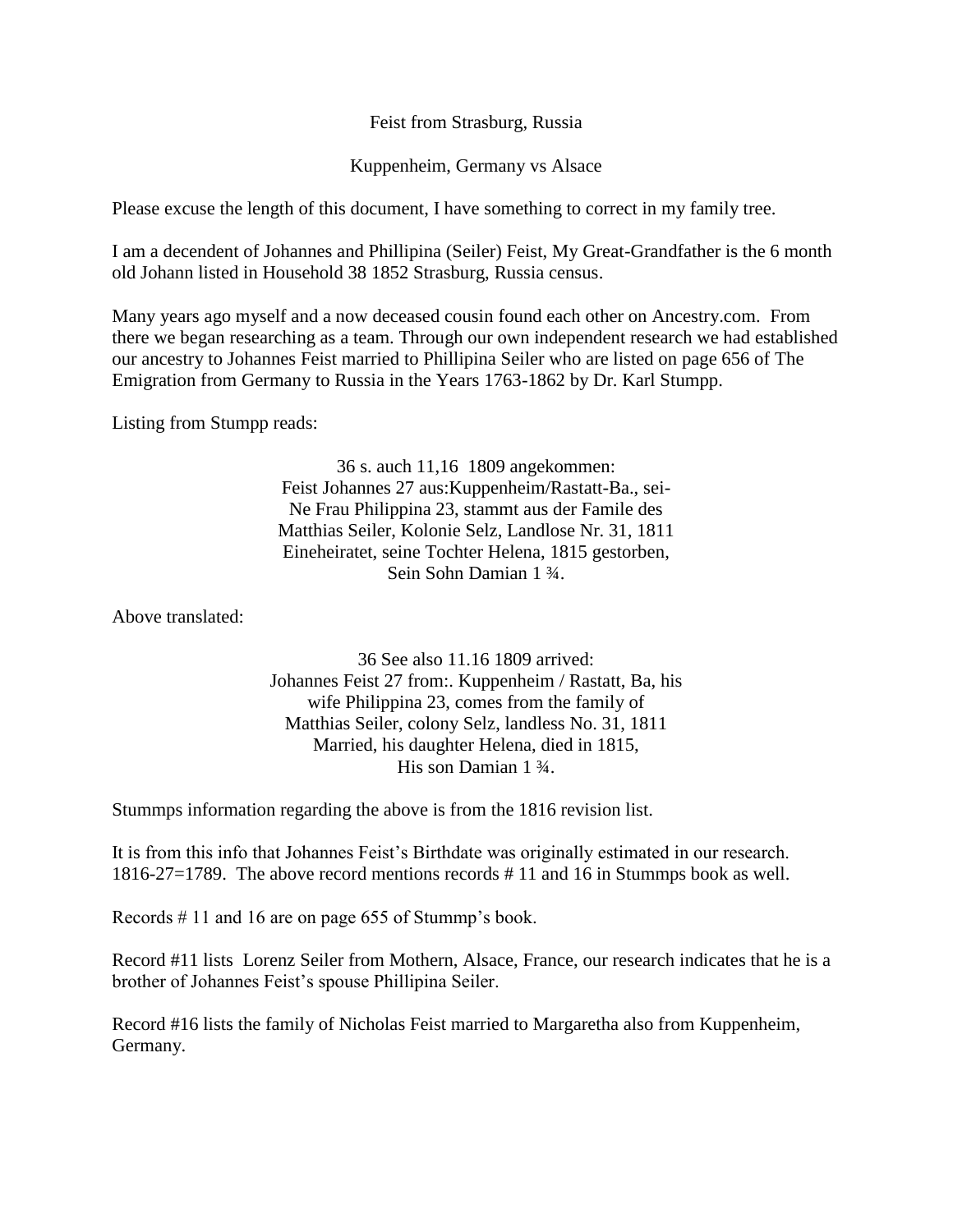From the info in Stummp our research led us to a researcher in Kuppenheim, Germany who provided us scans of the Kuppenheim Family books, of the scans we received the one that became the most convincing documentation of Johannes Feist's family link to Kuppenheim was the one dealing with the family of Bernhard Faist below.

|                                                |                                 |                                   |                               |                                                                |              | 311                  |
|------------------------------------------------|---------------------------------|-----------------------------------|-------------------------------|----------------------------------------------------------------|--------------|----------------------|
| Geboren                                        | Haureater                       |                                   | Getraut                       | Hausmutter                                                     |              | Gidsoren             |
| 17 Mai                                         | Taist, Bernhard                 |                                   | 26 Nov                        | Walz, Anna Maria                                               |              | $13$ Sept            |
| $7361 -$<br><b>DEC:</b>                        |                                 |                                   | 1787                          |                                                                |              | 1765                 |
|                                                |                                 |                                   | <b><i><u>Halsvery</u></i></b> |                                                                |              | the                  |
|                                                |                                 |                                   | un 3 Grad                     |                                                                |              |                      |
| 且43.<br>$+2$                                   |                                 |                                   | g)                            |                                                                |              | 11 214               |
|                                                |                                 |                                   |                               |                                                                |              |                      |
| Eltern<br>Großeitern<br>des blauvräters        |                                 |                                   | Eltern<br>der Vlausmutter     |                                                                |              | Großelneen           |
| Jakob Faist<br>200<br><b>Clisabeth Kappler</b> |                                 | <b>ROCKET AND ARRIVED FOR THE</b> |                               | Johann Watz, Zim-<br>mermann<br>· Maria Cva Stemm<br>$10 - 10$ |              | <b>VIEWS ARRESTS</b> |
| Knder :                                        | Geboren                         | Verehelichung                     |                               | Tod in                                                         | Bemerkungen. |                      |
| Mana Anna                                      | $7 -$ Marit 1784                |                                   |                               | 26.9.1793                                                      | ×            |                      |
| 2 Matthaus                                     | 11 Sept 1790                    |                                   |                               | in Russland'                                                   |              |                      |
| 3) Jahann Michael                              | 23. Okt. 1792                   |                                   |                               | <b>Charles Company Company Company</b>                         |              |                      |
| <i>hidells</i>                                 | 24 April 1795                   |                                   |                               |                                                                |              |                      |
| <b>S)</b> Johannes                             | 28. Dez. 1797                   |                                   |                               | 30 12 1197                                                     | ¥            |                      |
| il Elisabeth                                   | 9. Juni 1799                    |                                   |                               |                                                                |              |                      |
| 7) Gregor                                      | 11. Aug. 1801                   |                                   |                               |                                                                |              |                      |
| 81 Joseph                                      |                                 |                                   |                               |                                                                |              |                      |
| 9) Toseph                                      | 16 April 1802                   |                                   |                               |                                                                |              |                      |
| 10 Maria Anna                                  | 25 Mars 1803                    |                                   |                               |                                                                |              |                      |
| m Maña Anna                                    | 14 April 1804                   |                                   |                               |                                                                |              |                      |
| <b>B. Johannes</b>                             | 23 Mai 1805                     |                                   |                               |                                                                |              |                      |
|                                                | 2 Ahnenprope siche Scite   419! |                                   |                               |                                                                |              |                      |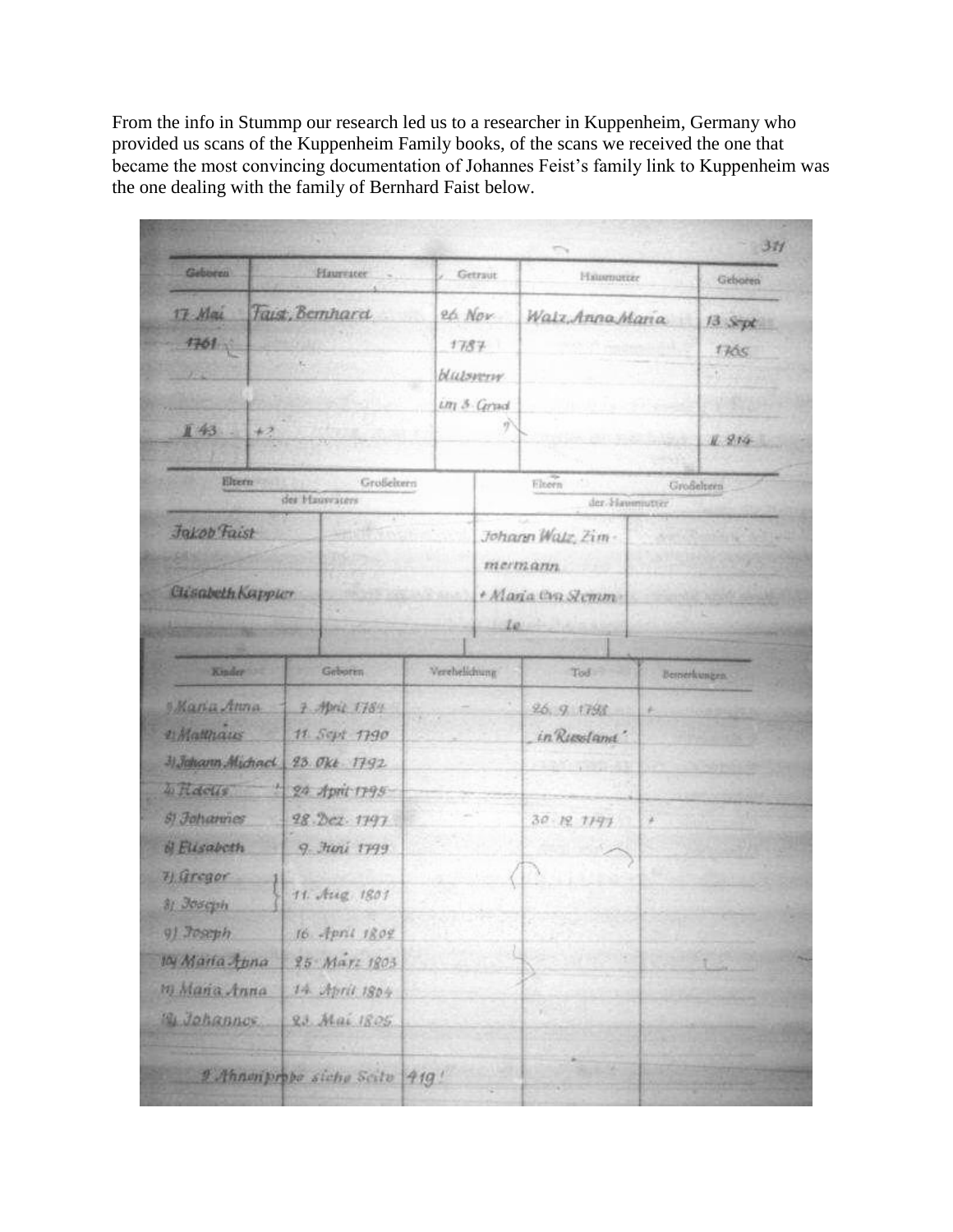In this document it lists a son for Bernhard Faist by the name of Johann Michael born 25 October 1792. Our assumption was that Johannes Feist from Stummp and Johann Michael Faist from Kuppenheim were one and the same and that his name had been changed/altered by russian officials in early 1800's.

At the time we also tried to link Nicholas Feist in #16 Strasburg, Russia to Faist families in Kuppenheim but were never successful in finding any Faist that fit his info in Stummp, all info at that time that could be found online and through various researchers had Nicholas being married to a Margaretha Schall in Eberbach, Germany a town near Heidelberg, Germany about 72 miles away. Our assumption was that Nicholas' ancestors had moved from Kuppenheim before 1790.

Now for some info regarding Bernhard Faist and his family listed above. His family is listed twice on pg 261 of Stummp. First listing states that Bernhard his wife Maria Waltz and Nikolaus from Kuppenheim, Germany to Strasburg, Russia in 1809 it also references #16 in Strasburg which is the listing for Nicolas Feist married to Margaretha. This was more proof for us of Johannes Feist's relation to Nicholas and Bernhard. Second listing for Bernhard has him listed as Leonhard and immigrating to Kronental, Russia with his family.

Bernhard Faist's family is also mentioned on page 925 of Stummp. This page is a listing of the settlers of Kronental, Russia. According to Stummp Bernhard Faist (listed as Leonhard) in reference # 29 came to Kronental with his children Matheus (died in 1812) Michael age 21, Fideli age 19, Elisabetha age 15 and Johanna age 10. From Kuppenheim document earlier only person the Michael in this listing could be is his son Johann Michael born 1792. This was conflicting info for our link to Kuppenheim our answer was that Johann Michael Faist did come with his father to Kronental then went on to settle in Strasburg, marry Phillipina Seiler, and have a family.

Moving forward to November 2012, I was researching a Feist family in Canada that seemed to have links to Bernhard Faist's family, in that research I found a descendent of Bernhard Faist who has done a tremendous amount of research on the Faist's that immigrated from Kuppenheim, Germany to Kronental, Russia. His research indicates that Johann Michael Faist born 1792 immigrated to Kronental, Russia with his parents and siblings. In addition from his research Johann Michael Faist never married. Johann Michael Faist is also cited as a witness to many of his families records from Kronental. Johann Michael is listed on many other Kronental, Russia related records up until his death in 1860's. In all russian records Johann Michael Faist is stated as residing in Kronental.

Needless to say I was resistant to his info and tried to prove my Kuppenheim info was correct. My plan to prove it was to finally get Nicholas Feist properly linked to his Kuppenheim ancestors. If I could do that than Johannes had to be correct as well. Needless to say I failed miserably.

Over the years Nicholas Feist's marriage in Eberbach, Germany has changed to him being married in Eberbach, Alsace, France. There are two Eberbach's in Alsace one being Eberbach-Woerth other being Eberbach-Seltz. One other major difference from years ago and now is the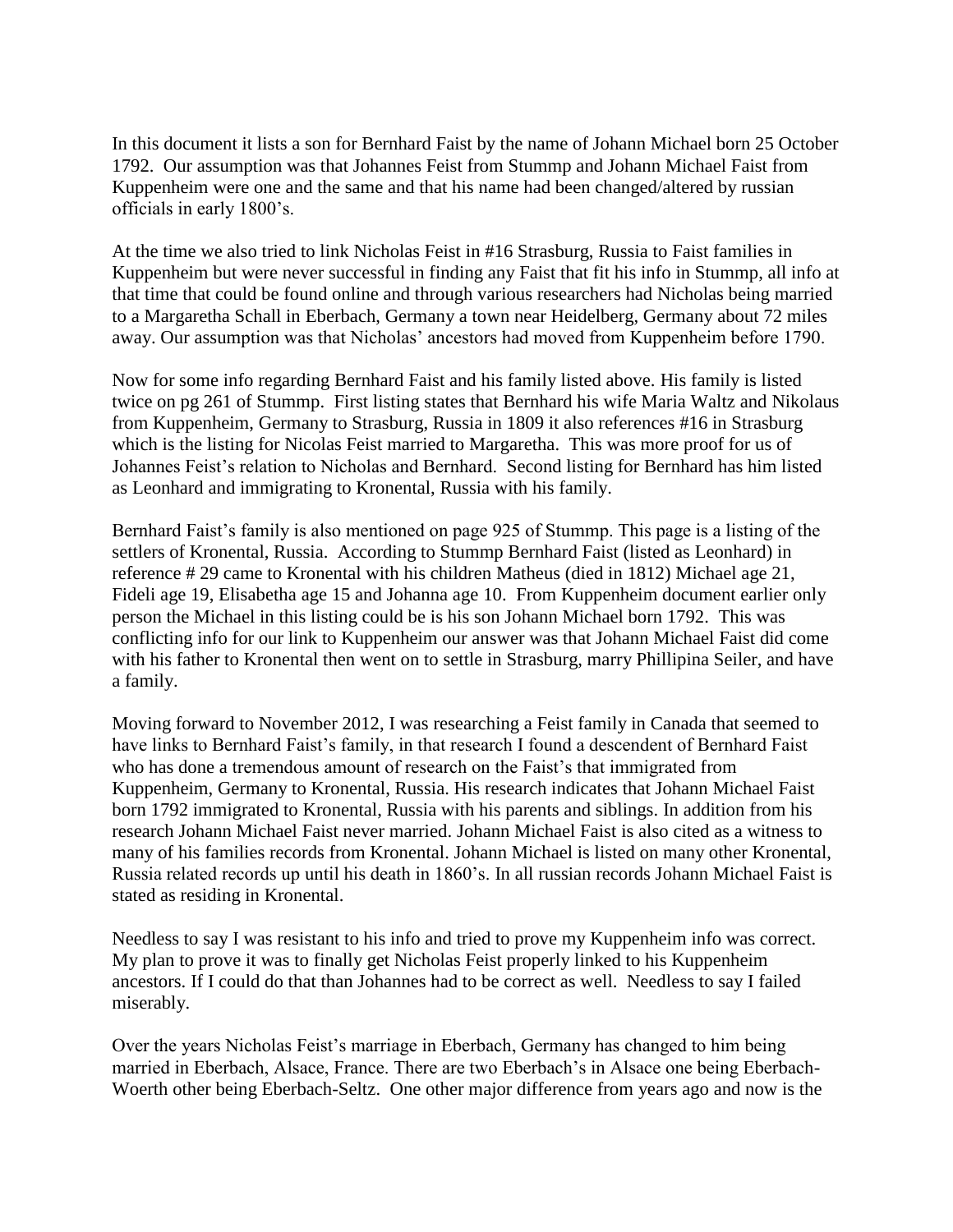Alsatian archives are now online and able to be viewed for free through any computer. Eberbach-Woerth had no Feist marriages for 1804 year stated at many places online for Nicholas Feist and Margaretha from Stummp. Eberbach-Seltz however did have a Nicholas Feist marrying a Margaretha Schall, see record below.

Hodie die sexta mensis Jebruarie anni milles ini octin apporte che sera menos permane anni milles ini octin-<br>quatisimi quarti die vero decima sexta mensis pluvianum Teist matrimonii in facie legis jam perado prout exhibit teste Realant  $\frac{1}{2}$ Die mini tradituin, tribus proclamationibusde more ecclesis Schall catholica in nostia cedesia publica factis, et totalem Hargaretha prodamationibus in ceclesia in Sigen factis, et totidem pluviaran ejusdem anni ad nos datas et apud nos manentes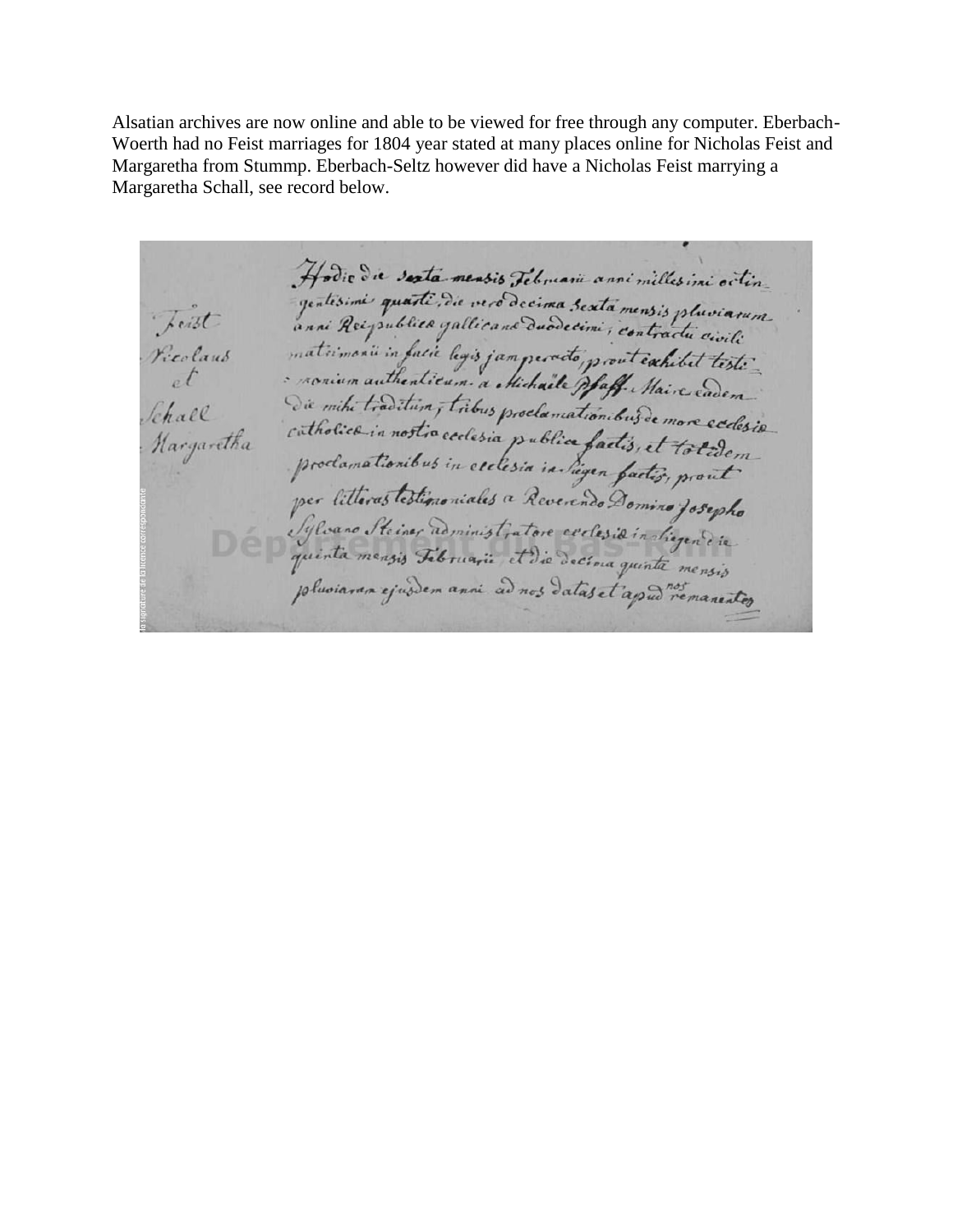$1805$ - constitut, initio detecto impresimento propine recepto; matuo consensu, sacro matrimonii vinculo a me infra scripto defuncti francis Feist, et Eva Griesbach superstitis a limconjugum civium in Kaitenburg; et Margaretha Schall filia solita Jeorgie Schall, et depunda Maria Eva Braunbach olim conjugum civium in Eberbach, adfueratestes pater Sponse Antonius Schall, Nicolaus Schall, et Antonius Roknig, ornnes lives in Eberbach, sed Nicolaus est Eivis in Schaffhaufsen qui mecum subvenipsement; exceptis sponso; et sponsuat primo Nota III primitestis Jac: Hoffmann<br>outours of public parochus devoted.

Source is Eberbach-Seltz Marriages 1788-1843 page 11 from the online Alsatian archives at <http://archives.bas-rhin.fr/scripts/accueilanglais.asp>

Record states 6 February 1804 Nicholas Feist son of deceased Johannes Feist and Eva Greisbach from Kaidenbourg married Margaretha Schall daughter of Georgii Schall and Maria Eva Braumbach (deceased) from Eberbach-Seltz. This is Nicholas Feist who immigrated to Strasburg, Russia. I decided to pursue The Kaidenbourgh info mentioned above in this record.

Kaidenbourg, Alsace, France is about 3 miles west of Eberbach-Seltz, Alsace, France, it is a small village whose records are part of Siegen, Alsace, France. Unfortunately I was unable to find any additional information there regarding Nicholas Feist as Siegen's records from 1758- 1787 have disappeared from history. In my poking around in Siegen's existing records I did find the record below.